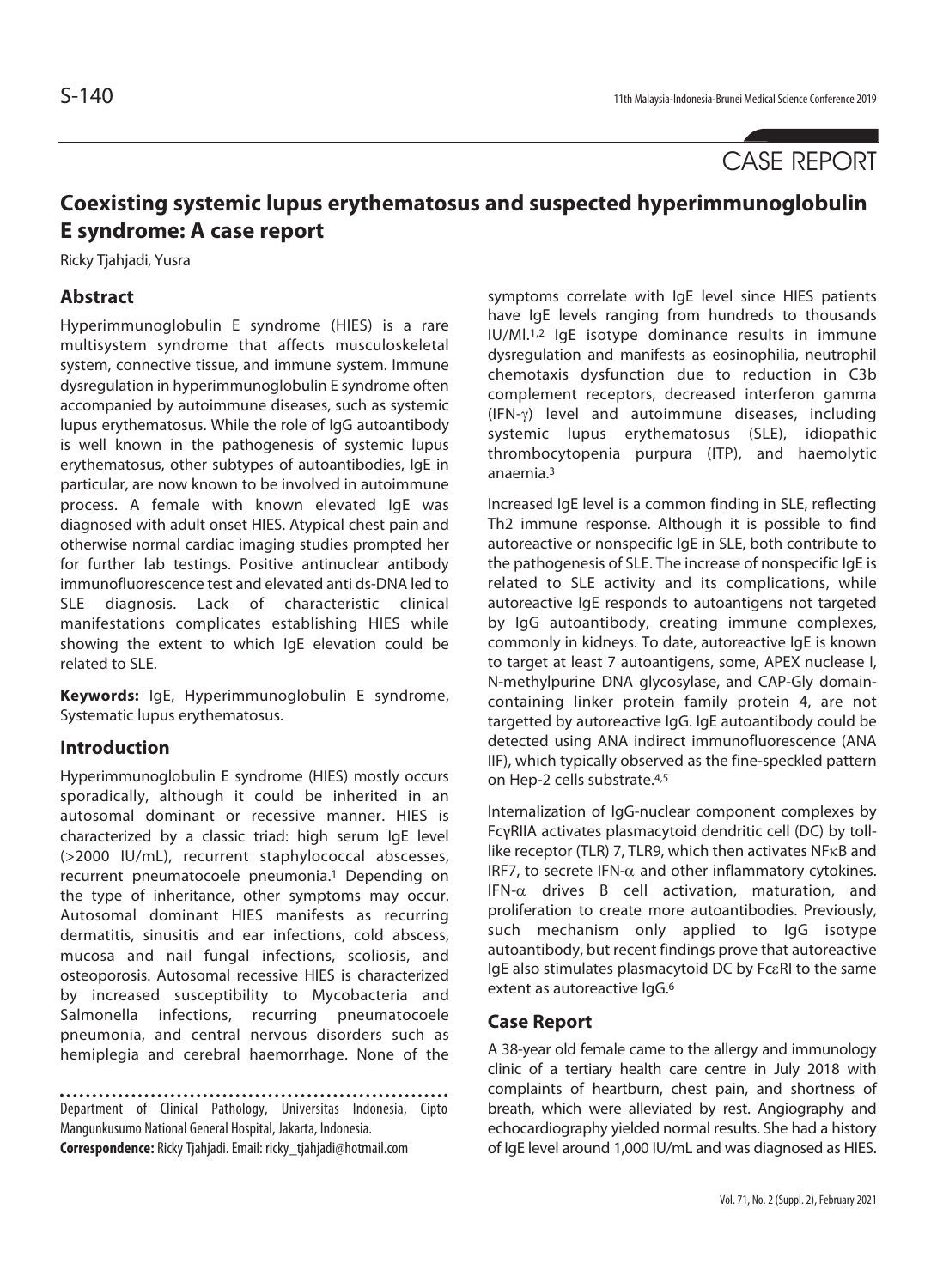11th Malaysia-Indonesia-Brunei Medical Science Conference 2019  $S-141$ 

### **Table-1:** Patient's laboratory test result.

| <b>Parameter</b>            | <b>Result</b> | <b>Unit</b>                 | <b>Reference range</b>          |
|-----------------------------|---------------|-----------------------------|---------------------------------|
| <b>Complete blood count</b> |               |                             |                                 |
| Haemoglobin                 | 11.4          | g/dL                        | $12.0 - 14.0$                   |
|                             | 114           | g/L                         | $120 - 140$                     |
| Haematocrit                 | 34.3          | %                           | $37.0 - 43.0$                   |
|                             |               |                             | $0.370 - 0.430$                 |
|                             | 0.343         |                             |                                 |
| Erythrocyte                 | 4.17          | $10^6/\mu L$<br>$10^{12}/L$ | $4.00 - 5.00$                   |
|                             |               | $\mu$ m <sup>3</sup>        |                                 |
| MCV                         | 82.3          | fL                          | $82.0 - 92.0$                   |
|                             |               |                             |                                 |
| MCH                         | 27.3          | pq                          | $27.0 - 31.0$                   |
| МСНС                        | 33.2          | g/dL                        | $32.0 - 36.0$                   |
|                             | 0.332         |                             | $0.320 - 0.360$                 |
| Thrombocytes                | 461           | $103/\mu L$<br>$10^9$ /L    | $150 - 400$                     |
|                             |               |                             |                                 |
| Leucocytes                  | 8.28          | $10^9/\mu L$                | $5.00 - 10.00$                  |
|                             |               | 10 <sup>9</sup> /L          |                                 |
| Differential count          |               |                             |                                 |
| <b>Basophil</b>             | 0.4           | %                           | $0 - 1$                         |
| Eosinophil                  | 3.1           | %                           | $1 - 3$                         |
| Neutrophil                  | 55.8          | %                           | $52.0 - 76.0$                   |
| Lymphocyte                  | 35.1          | %                           | $20 - 40$                       |
| Monocyte                    | 5.6           | %                           | $2 - 8$                         |
| RDW-CV                      | 14.3          |                             | $11.5 - 14.5$                   |
| RDW-SD                      | 42.2          |                             |                                 |
| <b>Urinalysis</b>           |               |                             |                                 |
| Color                       | Yellow        |                             |                                 |
| Clarity                     | Clear         |                             |                                 |
| Sediment                    |               |                             |                                 |
| Leucocyte                   | $3 - 4$       | /High powered field         | $0 - 5$                         |
| Erythrocyte                 | $2 - 3$       | /High powered field         | $0 - 2$                         |
| Cylinders                   | Negative      |                             |                                 |
| Epithelial cells            | $1+$          |                             |                                 |
| Crystals                    | Negative      |                             |                                 |
| <b>Bacteria</b>             | Negative      |                             |                                 |
| Specific gravity            | 1.01          |                             | $1.005 - 1.030$                 |
| рH                          | 6             |                             | $4.5 - 8.0$                     |
| Albumin                     | Negative      |                             |                                 |
| Glucose                     | Negative      |                             |                                 |
| Ketone                      | Negative      |                             |                                 |
| Blood / Hb                  | $1+$          |                             |                                 |
| <b>Bilirubin</b>            | Negative      |                             |                                 |
| Urobilinogen                | 3.2           | µmol/L                      | $3.2 - 16.0$                    |
| Nitrite                     | Negative      |                             |                                 |
| Leucocyte esterase          | Negative      |                             |                                 |
| <b>Blood chemistry</b>      |               |                             |                                 |
| AST                         | 43            | U/L                         | $5.00 - 34.00$                  |
| ALT                         | 119           | U/L                         | $0.00 - 55.00$                  |
| Creatinine                  | 0.7           | mg/dL                       | $0.60 - 1.20$                   |
|                             | 61.88         | µmol/L                      | $53 - 106$                      |
| eGFR                        | 110.3         | mL/min/1.73 m <sup>2</sup>  | $86.00 - 128.00$                |
| <b>Blood Urea</b>           | 19            | mg/dL                       | $15.0 - 40.0$                   |
|                             | 6.783         | mmol/L                      | $5.4 - 14.28$                   |
|                             |               |                             | <b>Continued on next column</b> |

| 113                                              | mq/dL  | < 150                                       |  |
|--------------------------------------------------|--------|---------------------------------------------|--|
| 1.28                                             | mmol/L | < 1.69                                      |  |
| 178                                              | mq/dL  | < 200                                       |  |
| 4.6                                              | mmol/L | < 5.17                                      |  |
| 38                                               | mq/dL  | $40.00 - 60.00$                             |  |
| 0.98                                             | mmol/L | $1.03 - 1.55$                               |  |
| 117                                              | mq/dL  |                                             |  |
| 3.03                                             | mmol/L |                                             |  |
| Allergy, immunology, autoimmune                  |        |                                             |  |
| 613                                              | IUI/ml | < 100                                       |  |
| 1.47                                             | mq/L   | < 0.24                                      |  |
| 116                                              | mq/dL  | $90.00 - 180.00$                            |  |
| 27.8                                             | mq/dL  | $10.00 - 40.00$                             |  |
|                                                  |        |                                             |  |
| possible antibody towards dsDNA, nucleosome,     |        |                                             |  |
| histone. Possible clinical relevance: SLE, drug- |        |                                             |  |
| induced lupus, juvenile idiopathic arthritis     |        |                                             |  |
| 297.3                                            | IU/mL  | $0.0 - 100.0$                               |  |
|                                                  |        | Positive. Homogenous pattern, titer 1/1000, |  |



**Figure-1:** ANA profile test result.



**Figure-2:** Difference between anti-dsDNA-NcX ELISA to conventional anti-dsDNA test.10

The patient was treated with mycophenolic acid for 3 months, reducing IgE to 600 IU/mL. A complete blood count, urinalysis, blood chemistry, and allergy immunology tests were performed later.

Based on those results, the patient had a follow up ANA profile test which revealed strong antibody to native SS-A, nucleosomes, and weak Ro-52 as shown in Figure-1. The